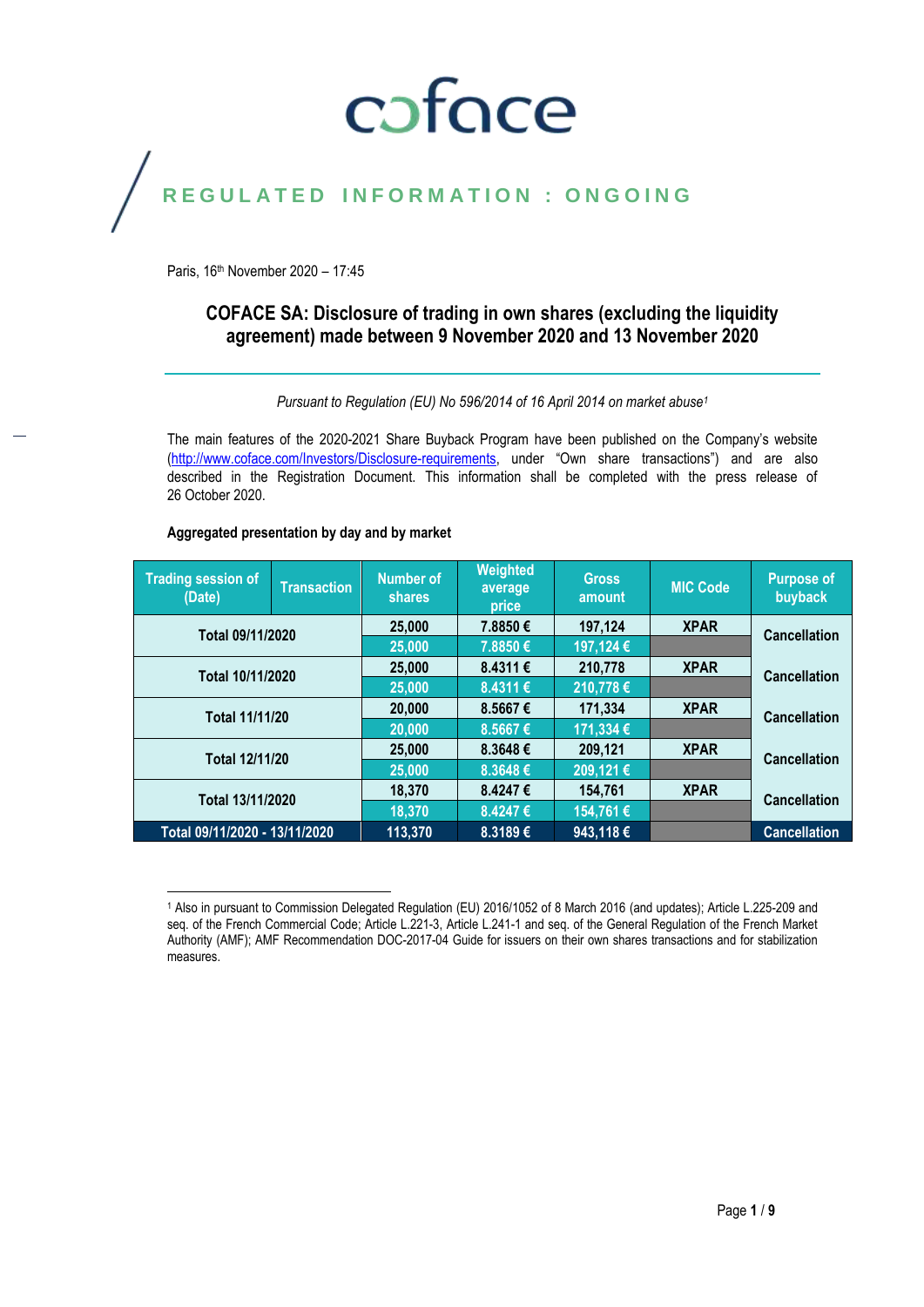### **Detail transaction by transaction**

| <b>Trading session of</b><br>(Date) | <b>Transaction</b> | <b>Number of</b><br>shares | Weighted<br>average price | <b>Gross amount</b> | <b>MIC Code</b> | <b>Purpose of</b><br>buyback |
|-------------------------------------|--------------------|----------------------------|---------------------------|---------------------|-----------------|------------------------------|
| 09/11/2020                          | Purchase           | 540                        | 7.6700€                   | 4,141.80 €          | <b>XPAR</b>     | Cancellation                 |
| 09/11/2020                          | Purchase           | 17                         | 7.6700€                   | 130.39€             | <b>XPAR</b>     | Cancellation                 |
| 09/11/2020                          | Purchase           | 932                        | 7.6200€                   | 7,101.84 €          | <b>XPAR</b>     | Cancellation                 |
| 09/11/2020                          | Purchase           | 20                         | 7.6900€                   | 153.80€             | <b>XPAR</b>     | Cancellation                 |
| 09/11/2020                          | Purchase           | 951                        | 7.6800€                   | 7,303.68€           | <b>XPAR</b>     | Cancellation                 |
| 09/11/2020                          | Purchase           | 150                        | 7.6900€                   | 1,153.50€           | <b>XPAR</b>     | Cancellation                 |
| 09/11/2020                          | Purchase           | 1,492                      | 7.6900€                   | 11,473.48€          | <b>XPAR</b>     | Cancellation                 |
| 09/11/2020                          | Purchase           | 217                        | 7.6600€                   | 1,662.22 €          | <b>XPAR</b>     | Cancellation                 |
| 09/11/2020                          | Purchase           | 392                        | 7.6600€                   | 3,002.72€           | <b>XPAR</b>     | Cancellation                 |
| 09/11/2020                          | Purchase           | 773                        | 7.6700€                   | 5,928.91€           | <b>XPAR</b>     | Cancellation                 |
| 09/11/2020                          | Purchase           | 693                        | 7.6700€                   | 5,315.31€           | <b>XPAR</b>     | Cancellation                 |
| 09/11/2020                          | Purchase           | 401                        | 7.6500€                   | 3,067.65€           | <b>XPAR</b>     | Cancellation                 |
| 09/11/2020                          | Purchase           | 1,810                      | 7.6800€                   | 13,900.80 €         | <b>XPAR</b>     | Cancellation                 |
| 09/11/2020                          | Purchase           | 201                        | 7.6700€                   | 1,541.67 €          | <b>XPAR</b>     | Cancellation                 |
| 09/11/2020                          | Purchase           | 217                        | 7.6700€                   | 1,664.39€           | <b>XPAR</b>     | Cancellation                 |
| 09/11/2020                          | Purchase           | 390                        | 7.6600€                   | 2,987.40€           | <b>XPAR</b>     | Cancellation                 |
| 09/11/2020                          | Purchase           | 277                        | 7.6800€                   | 2,127.36€           | <b>XPAR</b>     | Cancellation                 |
| 09/11/2020                          | Purchase           | 102                        | 7.6800€                   | 783.36€             | <b>XPAR</b>     | Cancellation                 |
| 09/11/2020                          | Purchase           | 563                        | 7.6800€                   | 4,323.84 €          | <b>XPAR</b>     | Cancellation                 |
| 09/11/2020                          | Purchase           | 398                        | 7.6600€                   | 3,048.68€           | <b>XPAR</b>     | Cancellation                 |
| 09/11/2020                          | Purchase           | 689                        | 7.6600€                   | 5,277.74 €          | <b>XPAR</b>     | Cancellation                 |
| 09/11/2020                          | Purchase           | 141                        | 7.6600€                   | 1,080.06 €          | <b>XPAR</b>     | Cancellation                 |
| 09/11/2020                          | Purchase           | 100                        | 7.6600€                   | 766.00€             | <b>XPAR</b>     | Cancellation                 |
| 09/11/2020                          | Purchase           | 64                         | 7.6600€                   | 490.24€             | <b>XPAR</b>     | Cancellation                 |
| 09/11/2020                          | Purchase           | 103                        | 7.6600€                   | 788.98€             | <b>XPAR</b>     | Cancellation                 |
| 09/11/2020                          | Purchase           | 614                        | 7.6800€                   | 4,715.52€           | <b>XPAR</b>     | Cancellation                 |
| 09/11/2020                          | Purchase           | 513                        | 7.7000€                   | 3,950.10 €          | <b>XPAR</b>     | Cancellation                 |
| 09/11/2020                          | Purchase           | 503                        | 7.7000€                   | 3,873.10 €          | <b>XPAR</b>     | Cancellation                 |
| 09/11/2020                          | Purchase           | 517                        | 7.6800€                   | 3,970.56€           | <b>XPAR</b>     | Cancellation                 |
| 09/11/2020                          | Purchase           | 489                        | 8.0600€                   | 3,941.34 €          | <b>XPAR</b>     | Cancellation                 |
| 09/11/2020                          | Purchase           | 418                        | 8.0900€                   | 3,381.62€           | <b>XPAR</b>     | Cancellation                 |
| 09/11/2020                          | Purchase           | 117                        | 8.1200€                   | 950.04€             | <b>XPAR</b>     | Cancellation                 |
| 09/11/2020                          | Purchase           | 275                        | 8.1200€                   | 2,233.00 €          | <b>XPAR</b>     | Cancellation                 |
| 09/11/2020                          | Purchase           | 394                        | 8.1700€                   | 3,218.98€           | <b>XPAR</b>     | Cancellation                 |
| 09/11/2020                          | Purchase           | 241                        | 8.1700€                   | 1,968.97 €          | <b>XPAR</b>     | Cancellation                 |
| 09/11/2020                          | Purchase           | 452                        | 8.1700€                   | 3,692.84 €          | <b>XPAR</b>     | Cancellation                 |
| 09/11/2020                          | Purchase           | 152                        | 8.2100€                   | 1,247.92€           | <b>XPAR</b>     | Cancellation                 |
| 09/11/2020                          | Purchase           | 315                        | 8.2100€                   | 2,586.15€           | <b>XPAR</b>     | Cancellation                 |
| 09/11/2020                          | Purchase           | 16                         | 8.2100€                   | 131.36€             | <b>XPAR</b>     | Cancellation                 |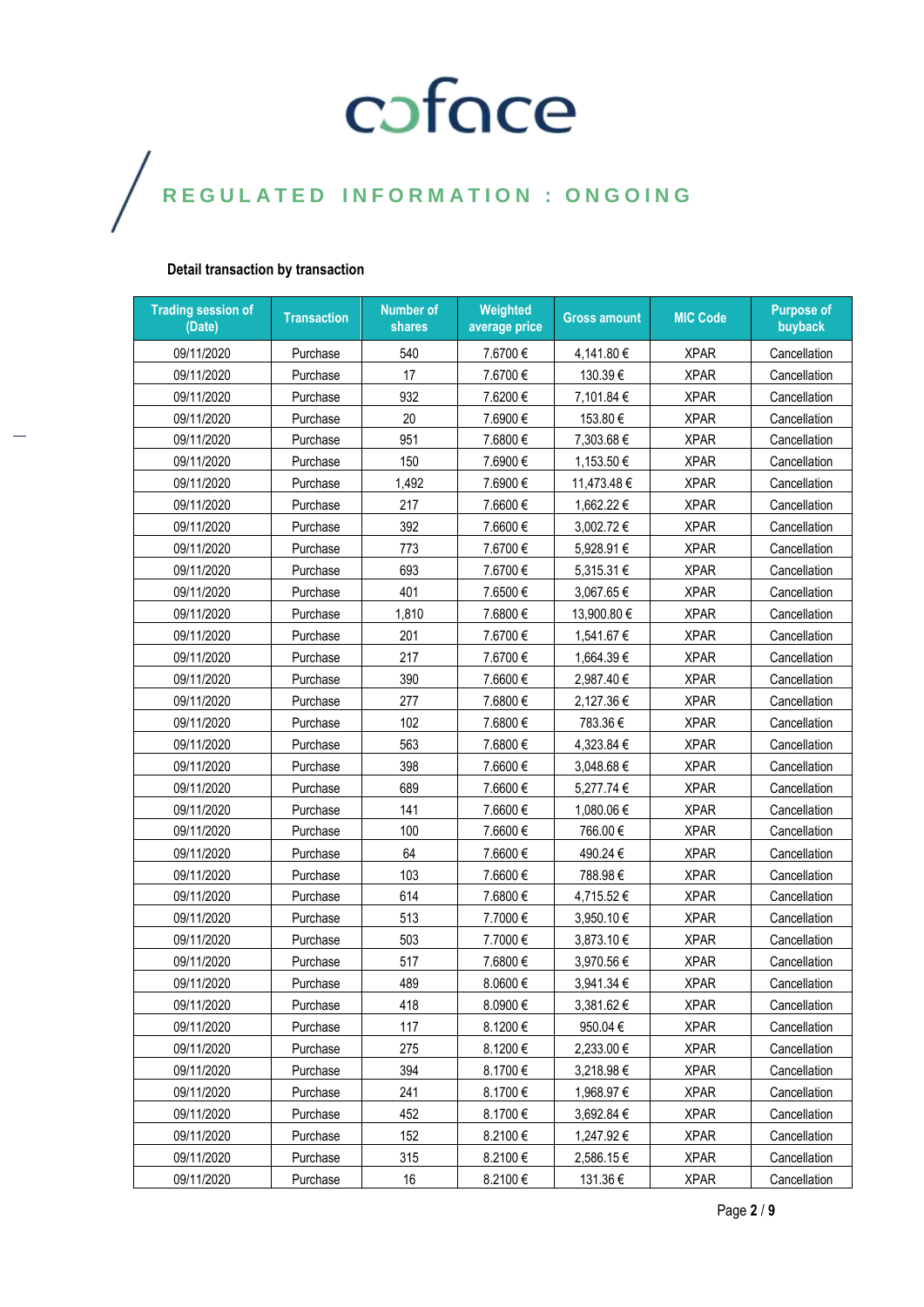## $\bigg)$

| 09/11/2020 | Purchase | 381   | 8.2100€ | 3,128.01 €  | <b>XPAR</b> | Cancellation |
|------------|----------|-------|---------|-------------|-------------|--------------|
| 09/11/2020 | Purchase | 10    | 8.1800€ | 81.80€      | <b>XPAR</b> | Cancellation |
| 09/11/2020 | Purchase | 387   | 8.1800€ | 3,165.66 €  | <b>XPAR</b> | Cancellation |
| 09/11/2020 | Purchase | 290   | 8.1200€ | 2,354.80 €  | <b>XPAR</b> | Cancellation |
| 09/11/2020 | Purchase | 283   | 8.1500€ | 2,306.45 €  | <b>XPAR</b> | Cancellation |
| 09/11/2020 | Purchase | 9     | 8.1500€ | 73.35€      | <b>XPAR</b> | Cancellation |
| 09/11/2020 | Purchase | 991   | 8.1500€ | 8,076.65€   | <b>XPAR</b> | Cancellation |
| 09/11/2020 | Purchase | 1,000 | 8.1500€ | 8,150.00 €  | <b>XPAR</b> | Cancellation |
| 09/11/2020 | Purchase | 2,000 | 8.1300€ | 16,260.00 € | <b>XPAR</b> | Cancellation |
| 09/11/2020 | Purchase | 10    | 8.1500€ | 81.50€      | <b>XPAR</b> | Cancellation |
| 09/11/2020 | Purchase | 10    | 8.1500€ | 81.50€      | <b>XPAR</b> | Cancellation |
| 09/11/2020 | Purchase | 60    | 8.1500€ | 489.00€     | <b>XPAR</b> | Cancellation |
| 09/11/2020 | Purchase | 2,920 | 8.1500€ | 23,798.00 € | <b>XPAR</b> | Cancellation |
| 10/11/2020 | Purchase | 1,331 | 8.1800€ | 10,887.58€  | <b>XPAR</b> | Cancellation |
| 10/11/2020 | Purchase | 405   | 8.1000€ | 3,280.50 €  | <b>XPAR</b> | Cancellation |
| 10/11/2020 | Purchase | 400   | 8.0900€ | 3,236.00 €  | <b>XPAR</b> | Cancellation |
| 10/11/2020 | Purchase | 391   | 8.0300€ | 3,139.73 €  | <b>XPAR</b> | Cancellation |
| 10/11/2020 | Purchase | 5     | 8.0900€ | 40.45€      | <b>XPAR</b> | Cancellation |
| 10/11/2020 | Purchase | 569   | 8.0900€ | 4,603.21 €  | <b>XPAR</b> | Cancellation |
| 10/11/2020 | Purchase | 265   | 8.1100€ | 2,149.15€   | <b>XPAR</b> | Cancellation |
| 10/11/2020 | Purchase | 146   | 8.1100€ | 1,184.06 €  | <b>XPAR</b> | Cancellation |
| 10/11/2020 | Purchase | 406   | 8.1000€ | 3,288.60€   | <b>XPAR</b> | Cancellation |
| 10/11/2020 | Purchase | 629   | 8.1400€ | 5,120.06 €  | <b>XPAR</b> | Cancellation |
| 10/11/2020 | Purchase | 383   | 8.1500€ | 3,121.45 €  | <b>XPAR</b> | Cancellation |
| 10/11/2020 | Purchase | 527   | 8.0800€ | 4,258.16 €  | <b>XPAR</b> | Cancellation |
| 10/11/2020 | Purchase | 656   | 8.2100€ | 5,385.76€   | <b>XPAR</b> | Cancellation |
| 10/11/2020 | Purchase | 286   | 8.2000€ | 2,345.20 €  | <b>XPAR</b> | Cancellation |
| 10/11/2020 | Purchase | 255   | 8.2000€ | 2,091.00 €  | <b>XPAR</b> | Cancellation |
| 10/11/2020 | Purchase | 66    | 8.2800€ | 546.48€     | <b>XPAR</b> | Cancellation |
| 10/11/2020 | Purchase | 635   | 8.2800€ | 5,257.80 €  | <b>XPAR</b> | Cancellation |
| 10/11/2020 | Purchase | 454   | 8.2800€ | 3,759.12 €  | <b>XPAR</b> | Cancellation |
| 10/11/2020 | Purchase | 93    | 8.2700€ | 769.11 €    | <b>XPAR</b> | Cancellation |
| 10/11/2020 | Purchase | 1,014 | 8.3800€ | 8,497.32€   | <b>XPAR</b> | Cancellation |
| 10/11/2020 | Purchase | 300   | 8.3200€ | 2,496.00 €  | <b>XPAR</b> | Cancellation |
| 10/11/2020 | Purchase | 268   | 8.3200€ | 2,229.76€   | <b>XPAR</b> | Cancellation |
| 10/11/2020 | Purchase | 537   | 8.3300€ | 4,473.21 €  | <b>XPAR</b> | Cancellation |
| 10/11/2020 | Purchase | 9     | 8.3900€ | 75.51€      | <b>XPAR</b> | Cancellation |
| 10/11/2020 | Purchase | 487   | 8.3900€ | 4,085.93€   | <b>XPAR</b> | Cancellation |
| 10/11/2020 | Purchase | 544   | 8.4000€ | 4,569.60€   | <b>XPAR</b> | Cancellation |
| 10/11/2020 | Purchase | 386   | 8.3600€ | 3,226.96€   | <b>XPAR</b> | Cancellation |
| 10/11/2020 | Purchase | 462   | 8.3400€ | 3,853.08 €  | <b>XPAR</b> | Cancellation |
| 10/11/2020 | Purchase | 427   | 8.3300€ | 3,556.91 €  | <b>XPAR</b> | Cancellation |
| 10/11/2020 | Purchase | 371   | 8.3200€ | 3,086.72 €  | <b>XPAR</b> | Cancellation |

Page **3** / **9**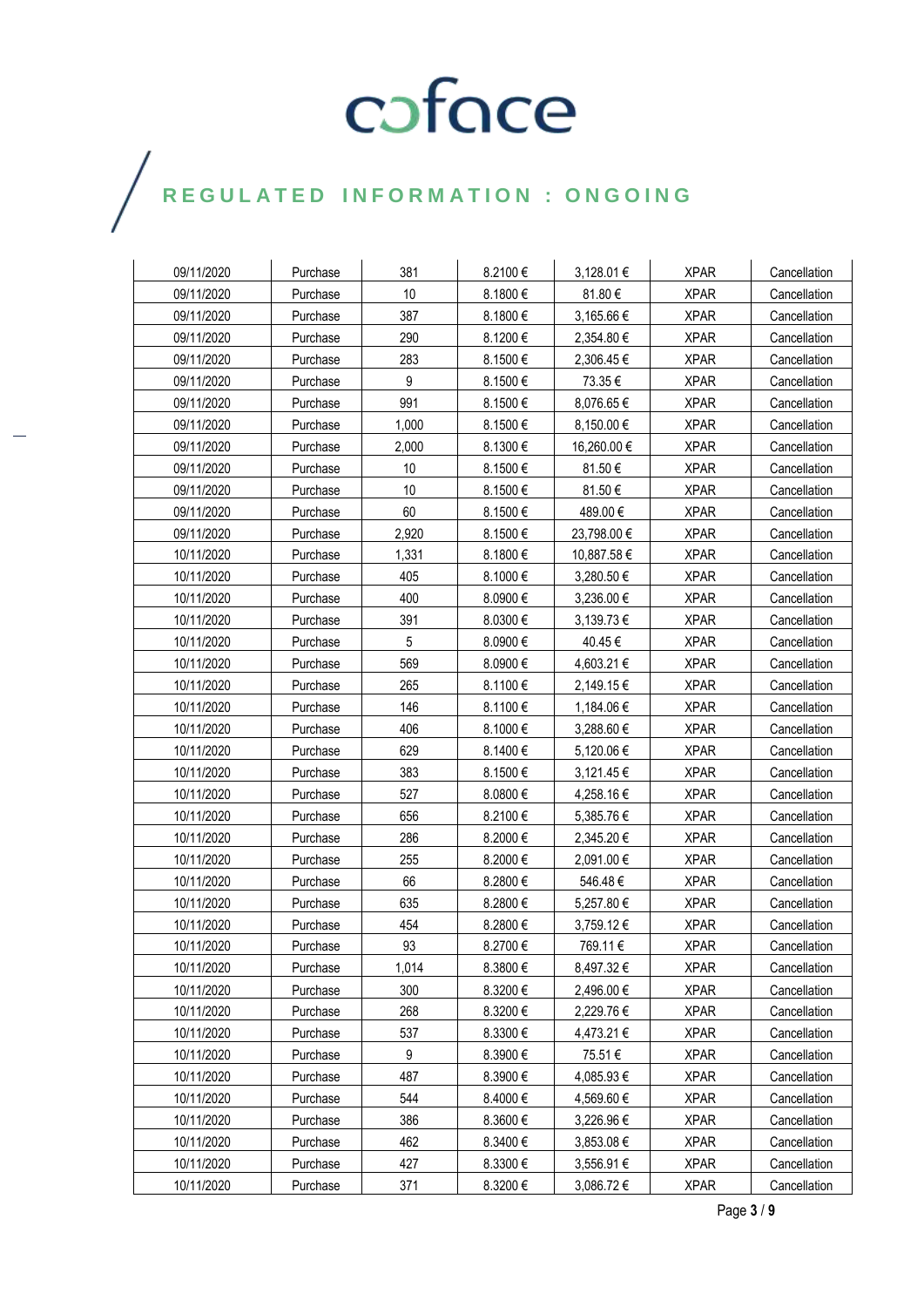| 10/11/2020 | Purchase | 25     | 8.3600€  | 209.00€    | <b>XPAR</b> | Cancellation |
|------------|----------|--------|----------|------------|-------------|--------------|
| 10/11/2020 | Purchase | 434    | 8.3600€  | 3,628.24 € | <b>XPAR</b> | Cancellation |
| 10/11/2020 | Purchase | 11     | 8.3500€  | 91.85€     | <b>XPAR</b> | Cancellation |
| 10/11/2020 | Purchase | 365    | 8.3500€  | 3,047.75 € | <b>XPAR</b> | Cancellation |
| 10/11/2020 | Purchase | 300    | 8.3500€  | 2,505.00 € | <b>XPAR</b> | Cancellation |
| 10/11/2020 | Purchase | 82     | 8.3500€  | 684.70€    | <b>XPAR</b> | Cancellation |
| 10/11/2020 | Purchase | 787    | 8.4700€  | 6,665.89€  | <b>XPAR</b> | Cancellation |
| 10/11/2020 | Purchase | 422    | 8.5500€  | 3,608.10 € | <b>XPAR</b> | Cancellation |
| 10/11/2020 | Purchase | 24     | 8.5500€  | 205.20€    | <b>XPAR</b> | Cancellation |
| 10/11/2020 | Purchase | 382    | 8.5800 € | 3,277.56€  | <b>XPAR</b> | Cancellation |
| 10/11/2020 | Purchase | 387    | 8.6100€  | 3,332.07 € | <b>XPAR</b> | Cancellation |
| 10/11/2020 | Purchase | 194    | 8.6400€  | 1,676.16 € | <b>XPAR</b> | Cancellation |
| 10/11/2020 | Purchase | 30     | 8.6400€  | 259.20€    | <b>XPAR</b> | Cancellation |
| 10/11/2020 | Purchase | 445    | 8.6400€  | 3,844.80 € | <b>XPAR</b> | Cancellation |
| 10/11/2020 | Purchase | 422    | 8.6200€  | 3,637.64 € | <b>XPAR</b> | Cancellation |
| 10/11/2020 | Purchase | 127    | 8.6500€  | 1,098.55 € | <b>XPAR</b> | Cancellation |
| 10/11/2020 | Purchase | 887    | 8.6500€  | 7,672.55 € | <b>XPAR</b> | Cancellation |
| 10/11/2020 | Purchase | 583    | 8.7400€  | 5,095.42 € | <b>XPAR</b> | Cancellation |
| 10/11/2020 | Purchase | 560    | 8.7500€  | 4,900.00 € | <b>XPAR</b> | Cancellation |
| 10/11/2020 | Purchase | 539    | 8.8000€  | 4,743.20 € | <b>XPAR</b> | Cancellation |
| 10/11/2020 | Purchase | 390    | 8.7600€  | 3,416.40 € | <b>XPAR</b> | Cancellation |
| 10/11/2020 | Purchase | 584    | 8.7200€  | 5,092.48 € | <b>XPAR</b> | Cancellation |
| 10/11/2020 | Purchase | 471    | 8.7100€  | 4,102.41 € | <b>XPAR</b> | Cancellation |
| 10/11/2020 | Purchase | 405    | 8.7100€  | 3,527.55 € | <b>XPAR</b> | Cancellation |
| 10/11/2020 | Purchase | 398    | 8.6300€  | 3,434.74 € | <b>XPAR</b> | Cancellation |
| 10/11/2020 | Purchase | 644    | 8.5800€  | 5,525.52€  | <b>XPAR</b> | Cancellation |
| 10/11/2020 | Purchase | 1,046  | 8.7100€  | 9,110.66 € | <b>XPAR</b> | Cancellation |
| 10/11/2020 | Purchase | 55     | 8.7000€  | 478.50€    | <b>XPAR</b> | Cancellation |
| 10/11/2020 | Purchase | 294    | 8.7200€  | 2,563.68€  | <b>XPAR</b> | Cancellation |
| 10/11/2020 | Purchase | 106    | 8.7200€  | 924.32€    | <b>XPAR</b> | Cancellation |
| 10/11/2020 | Purchase | $30\,$ | 8.7300€  | 261.90€    | <b>XPAR</b> | Cancellation |
| 10/11/2020 | Purchase | 236    | 8.7300€  | 2,060.28€  | <b>XPAR</b> | Cancellation |
| 10/11/2020 | Purchase | 628    | 8.7300€  | 5,482.44 € | <b>XPAR</b> | Cancellation |
| 11/11/2020 | Purchase | 1,050  | 8.7400€  | 9,177.00€  | <b>XPAR</b> | Cancellation |
| 11/11/2020 | Purchase | 67     | 8.7400€  | 585.58€    | <b>XPAR</b> | Cancellation |
| 11/11/2020 | Purchase | 456    | 8.7100€  | 3,971.76€  | <b>XPAR</b> | Cancellation |
| 11/11/2020 | Purchase | 409    | 8.6500€  | 3,537.85€  | <b>XPAR</b> | Cancellation |
| 11/11/2020 | Purchase | 363    | 8.5800€  | 3,114.54 € | <b>XPAR</b> | Cancellation |
| 11/11/2020 | Purchase | 378    | 8.5400€  | 3,228.12 € | <b>XPAR</b> | Cancellation |
| 11/11/2020 | Purchase | 24     | 8.5300€  | 204.72€    | <b>XPAR</b> | Cancellation |
| 11/11/2020 | Purchase | 356    | 8.5300€  | 3,036.68€  | <b>XPAR</b> | Cancellation |
| 11/11/2020 | Purchase | 67     | 8.4900€  | 568.83€    | <b>XPAR</b> | Cancellation |
| 11/11/2020 | Purchase | 300    | 8.4900€  | 2,547.00 € | <b>XPAR</b> | Cancellation |

 $\bigg)$ 

Page **4** / **9**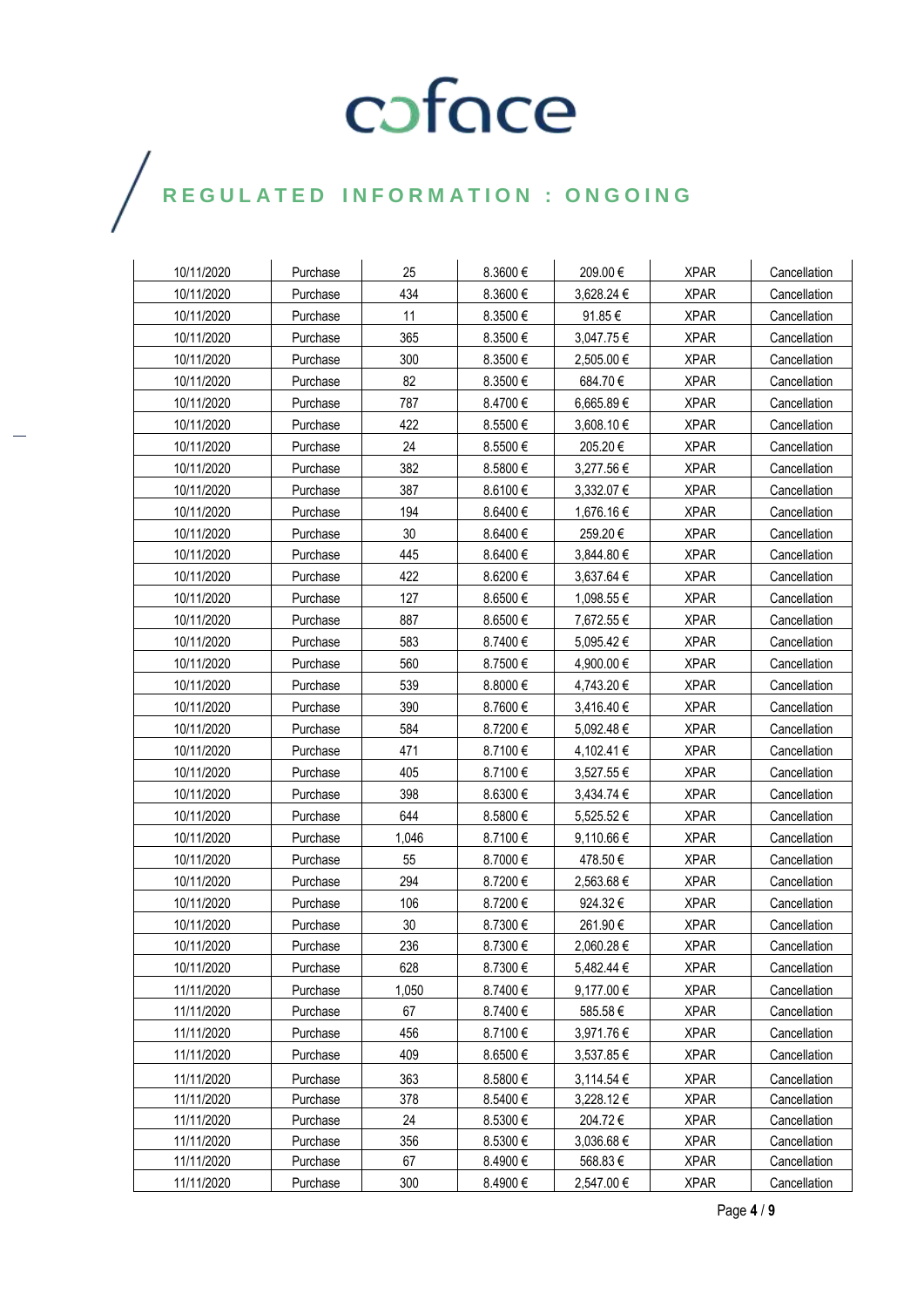## $\bigg)$

| 11/11/2020 | Purchase | 361            | 8.4700€ | 3,057.67 €  | <b>XPAR</b> | Cancellation |
|------------|----------|----------------|---------|-------------|-------------|--------------|
| 11/11/2020 | Purchase | 379            | 8.5100€ | 3,225.29€   | <b>XPAR</b> | Cancellation |
| 11/11/2020 | Purchase | 369            | 8.5000€ | 3,136.50 €  | <b>XPAR</b> | Cancellation |
| 11/11/2020 | Purchase | 372            | 8.4800€ | 3,154.56 €  | <b>XPAR</b> | Cancellation |
| 11/11/2020 | Purchase | 344            | 8.4200€ | 2,896.48 €  | <b>XPAR</b> | Cancellation |
| 11/11/2020 | Purchase | 106            | 8.4200€ | 892.52€     | <b>XPAR</b> | Cancellation |
| 11/11/2020 | Purchase | 304            | 8.5000€ | 2,584.00 €  | <b>XPAR</b> | Cancellation |
| 11/11/2020 | Purchase | 184            | 8.5000€ | 1,564.00 €  | <b>XPAR</b> | Cancellation |
| 11/11/2020 | Purchase | 397            | 8.5000€ | 3,374.50 €  | <b>XPAR</b> | Cancellation |
| 11/11/2020 | Purchase | 403            | 8.5200€ | 3,433.56 €  | <b>XPAR</b> | Cancellation |
| 11/11/2020 | Purchase | 17             | 8.4800€ | 144.16€     | <b>XPAR</b> | Cancellation |
| 11/11/2020 | Purchase | 569            | 8.4800€ | 4,825.12 €  | <b>XPAR</b> | Cancellation |
| 11/11/2020 | Purchase | 81             | 8.4800€ | 686.88€     | <b>XPAR</b> | Cancellation |
| 11/11/2020 | Purchase | 250            | 8.4700€ | 2,117.50 €  | <b>XPAR</b> | Cancellation |
| 11/11/2020 | Purchase | 104            | 8.4700€ | 880.88€     | <b>XPAR</b> | Cancellation |
| 11/11/2020 | Purchase | 519            | 8.5200€ | 4,421.88€   | <b>XPAR</b> | Cancellation |
| 11/11/2020 | Purchase | 540            | 8.5200€ | 4,600.80 €  | <b>XPAR</b> | Cancellation |
| 11/11/2020 | Purchase | $\overline{2}$ | 8.5300€ | 17.06€      | <b>XPAR</b> | Cancellation |
| 11/11/2020 | Purchase | 1,857          | 8.5300€ | 15,840.21 € | <b>XPAR</b> | Cancellation |
| 11/11/2020 | Purchase | 593            | 8.5500€ | 5,070.15€   | <b>XPAR</b> | Cancellation |
| 11/11/2020 | Purchase | 399            | 8.5500€ | 3,411.45 €  | <b>XPAR</b> | Cancellation |
| 11/11/2020 | Purchase | 200            | 8.5500€ | 1,710.00 €  | <b>XPAR</b> | Cancellation |
| 11/11/2020 | Purchase | 300            | 8.5700€ | 2,571.00 €  | <b>XPAR</b> | Cancellation |
| 11/11/2020 | Purchase | 60             | 8.5900€ | 515.40€     | <b>XPAR</b> | Cancellation |
| 11/11/2020 | Purchase | 633            | 8.5900€ | 5,437.47 €  | <b>XPAR</b> | Cancellation |
| 11/11/2020 | Purchase | 250            | 8.5700€ | 2,142.50 €  | <b>XPAR</b> | Cancellation |
| 11/11/2020 | Purchase | 284            | 8.5700€ | 2,433.88 €  | <b>XPAR</b> | Cancellation |
| 11/11/2020 | Purchase | 359            | 8.6100€ | 3,090.99 €  | <b>XPAR</b> | Cancellation |
| 11/11/2020 | Purchase | 339            | 8.5800€ | 2,908.62 €  | <b>XPAR</b> | Cancellation |
| 11/11/2020 | Purchase | 240            | 8.5800€ | 2,059.20 €  | <b>XPAR</b> | Cancellation |
| 11/11/2020 | Purchase | 422            | 8.6200€ | 3,637.64 €  | <b>XPAR</b> | Cancellation |
| 11/11/2020 | Purchase | 353            | 8.6200€ | 3,042.86 €  | <b>XPAR</b> | Cancellation |
| 11/11/2020 | Purchase | 350            | 8.6200€ | 3,017.00 €  | <b>XPAR</b> | Cancellation |
| 11/11/2020 | Purchase | 760            | 8.6100€ | 6,543.60€   | <b>XPAR</b> | Cancellation |
| 11/11/2020 | Purchase | 116            | 8.6100€ | 998.76€     | <b>XPAR</b> | Cancellation |
| 11/11/2020 | Purchase | 242            | 8.6100€ | 2,083.62€   | <b>XPAR</b> | Cancellation |
| 11/11/2020 | Purchase | 601            | 8.6000€ | 5,168.60 €  | <b>XPAR</b> | Cancellation |
| 11/11/2020 | Purchase | 366            | 8.6000€ | 3,147.60 €  | <b>XPAR</b> | Cancellation |
| 11/11/2020 | Purchase | 608            | 8.6100€ | 5,234.88€   | <b>XPAR</b> | Cancellation |
| 11/11/2020 | Purchase | 644            | 8.5700€ | 5,519.08€   | <b>XPAR</b> | Cancellation |
| 11/11/2020 | Purchase | 661            | 8.5900€ | 5,677.99€   | <b>XPAR</b> | Cancellation |
| 11/11/2020 | Purchase | 533            | 8.5900€ | 4,578.47€   | <b>XPAR</b> | Cancellation |
| 11/11/2020 | Purchase | 59             | 8.6100€ | 507.99€     | <b>XPAR</b> | Cancellation |

Page **5** / **9**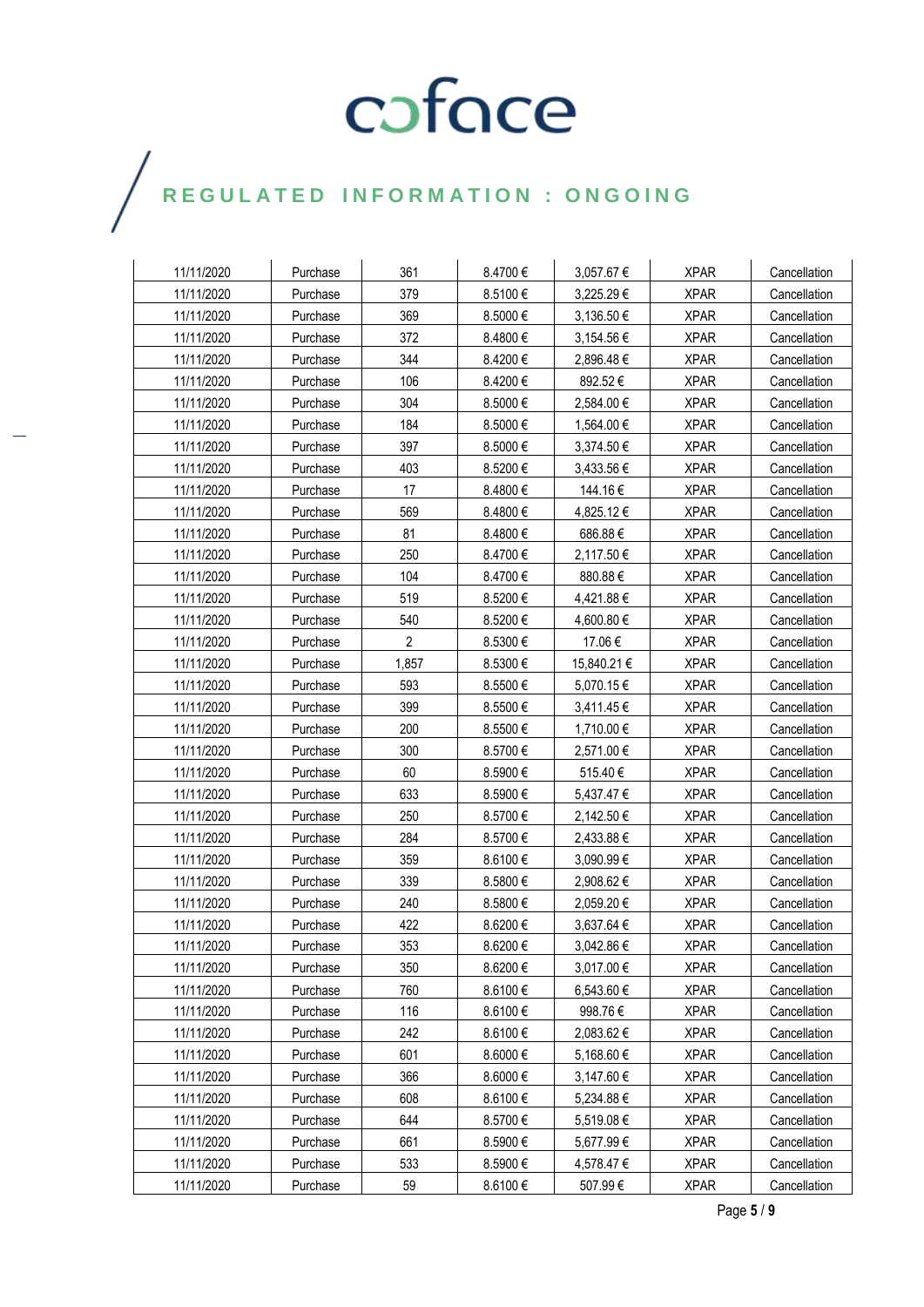## $\bigg)$

| 12/11/2020 | Purchase | 969 | 8.3200€      | 8,062.08€  | <b>XPAR</b> | Cancellation |
|------------|----------|-----|--------------|------------|-------------|--------------|
| 12/11/2020 | Purchase | 499 | 8.3400€      | 4,161.66 € | <b>XPAR</b> | Cancellation |
| 12/11/2020 | Purchase | 363 | 8.3700€      | 3,038.31 € | <b>XPAR</b> | Cancellation |
| 12/11/2020 | Purchase | 384 | 8.3900€      | 3,221.76 € | <b>XPAR</b> | Cancellation |
| 12/11/2020 | Purchase | 6   | 8.3900€      | 50.34 €    | <b>XPAR</b> | Cancellation |
| 12/11/2020 | Purchase | 618 | 8.3900€      | 5,185.02€  | <b>XPAR</b> | Cancellation |
| 12/11/2020 | Purchase | 858 | 8.4400€      | 7,241.52 € | <b>XPAR</b> | Cancellation |
| 12/11/2020 | Purchase | 407 | 8.4400€      | 3,435.08€  | <b>XPAR</b> | Cancellation |
| 12/11/2020 | Purchase | 539 | 8.4500€      | 4,554.55 € | <b>XPAR</b> | Cancellation |
| 12/11/2020 | Purchase | 778 | 8.4700€      | 6,589.66 € | <b>XPAR</b> | Cancellation |
| 12/11/2020 | Purchase | 362 | 8.4000€      | 3,040.80 € | <b>XPAR</b> | Cancellation |
| 12/11/2020 | Purchase | 454 | 8.3600€      | 3,795.44 € | <b>XPAR</b> | Cancellation |
| 12/11/2020 | Purchase | 435 | 8.3800€      | 3,645.30 € | <b>XPAR</b> | Cancellation |
| 12/11/2020 | Purchase | 50  | 8.3600 $\in$ | 418.00€    | <b>XPAR</b> | Cancellation |
| 12/11/2020 | Purchase | 100 | 8.3600€      | 836.00€    | <b>XPAR</b> | Cancellation |
| 12/11/2020 | Purchase | 704 | 8.3600€      | 5,885.44 € | <b>XPAR</b> | Cancellation |
| 12/11/2020 | Purchase | 100 | 8.3600€      | 836.00€    | <b>XPAR</b> | Cancellation |
| 12/11/2020 | Purchase | 469 | 8.3800€      | 3,930.22 € | <b>XPAR</b> | Cancellation |
| 12/11/2020 | Purchase | 100 | 8.4000€      | 840.00€    | <b>XPAR</b> | Cancellation |
| 12/11/2020 | Purchase | 565 | 8.4100€      | 4,751.65€  | <b>XPAR</b> | Cancellation |
| 12/11/2020 | Purchase | 154 | 8.4100€      | 1,295.14 € | <b>XPAR</b> | Cancellation |
| 12/11/2020 | Purchase | 300 | 8.4000€      | 2,520.00 € | <b>XPAR</b> | Cancellation |
| 12/11/2020 | Purchase | 31  | 8.4000€      | 260.40€    | <b>XPAR</b> | Cancellation |
| 12/11/2020 | Purchase | 251 | 8.4000€      | 2,108.40 € | <b>XPAR</b> | Cancellation |
| 12/11/2020 | Purchase | 20  | 8.4100€      | 168.20€    | <b>XPAR</b> | Cancellation |
| 12/11/2020 | Purchase | 652 | 8.4100€      | 5,483.32 € | <b>XPAR</b> | Cancellation |
| 12/11/2020 | Purchase | 53  | 8.4100€      | 445.73€    | <b>XPAR</b> | Cancellation |
| 12/11/2020 | Purchase | 365 | 8.4300€      | 3,076.95 € | <b>XPAR</b> | Cancellation |
| 12/11/2020 | Purchase | 567 | 8.4300 €     | 4,779.81 € | <b>XPAR</b> | Cancellation |
| 12/11/2020 | Purchase | 130 | 8.3900€      | 1,090.70 € | <b>XPAR</b> | Cancellation |
| 12/11/2020 | Purchase | 700 | 8.4600€      | 5,922.00 € | <b>XPAR</b> | Cancellation |
| 12/11/2020 | Purchase | 207 | 8.4600€      | 1,751.22 € | <b>XPAR</b> | Cancellation |
| 12/11/2020 | Purchase | 436 | 8.4500€      | 3,684.20€  | <b>XPAR</b> | Cancellation |
| 12/11/2020 | Purchase | 114 | 8.4400€      | 962.16€    | <b>XPAR</b> | Cancellation |
| 12/11/2020 | Purchase | 337 | 8.4400€      | 2,844.28€  | <b>XPAR</b> | Cancellation |
| 12/11/2020 | Purchase | 370 | 8.3400€      | 3,085.80 € | <b>XPAR</b> | Cancellation |
| 12/11/2020 | Purchase | 373 | 8.2800€      | 3,088.44 € | <b>XPAR</b> | Cancellation |
| 12/11/2020 | Purchase | 307 | 8.2700€      | 2,538.89€  | <b>XPAR</b> | Cancellation |
| 12/11/2020 | Purchase | 193 | 8.2700€      | 1,596.11€  | <b>XPAR</b> | Cancellation |
| 12/11/2020 | Purchase | 430 | 8.2700€      | 3,556.10 € | <b>XPAR</b> | Cancellation |
| 12/11/2020 | Purchase | 272 | 8.2700€      | 2,249.44 € | <b>XPAR</b> | Cancellation |
| 12/11/2020 | Purchase | 228 | 8.2700€      | 1,885.56 € | <b>XPAR</b> | Cancellation |
| 12/11/2020 | Purchase | 228 | 8.2700€      | 1,885.56€  | <b>XPAR</b> | Cancellation |
| 12/11/2020 | Purchase | 272 | 8.2700€      | 2,249.44 € | <b>XPAR</b> | Cancellation |
| 12/11/2020 | Purchase | 70  | 8.2700€      | 578.90€    | <b>XPAR</b> | Cancellation |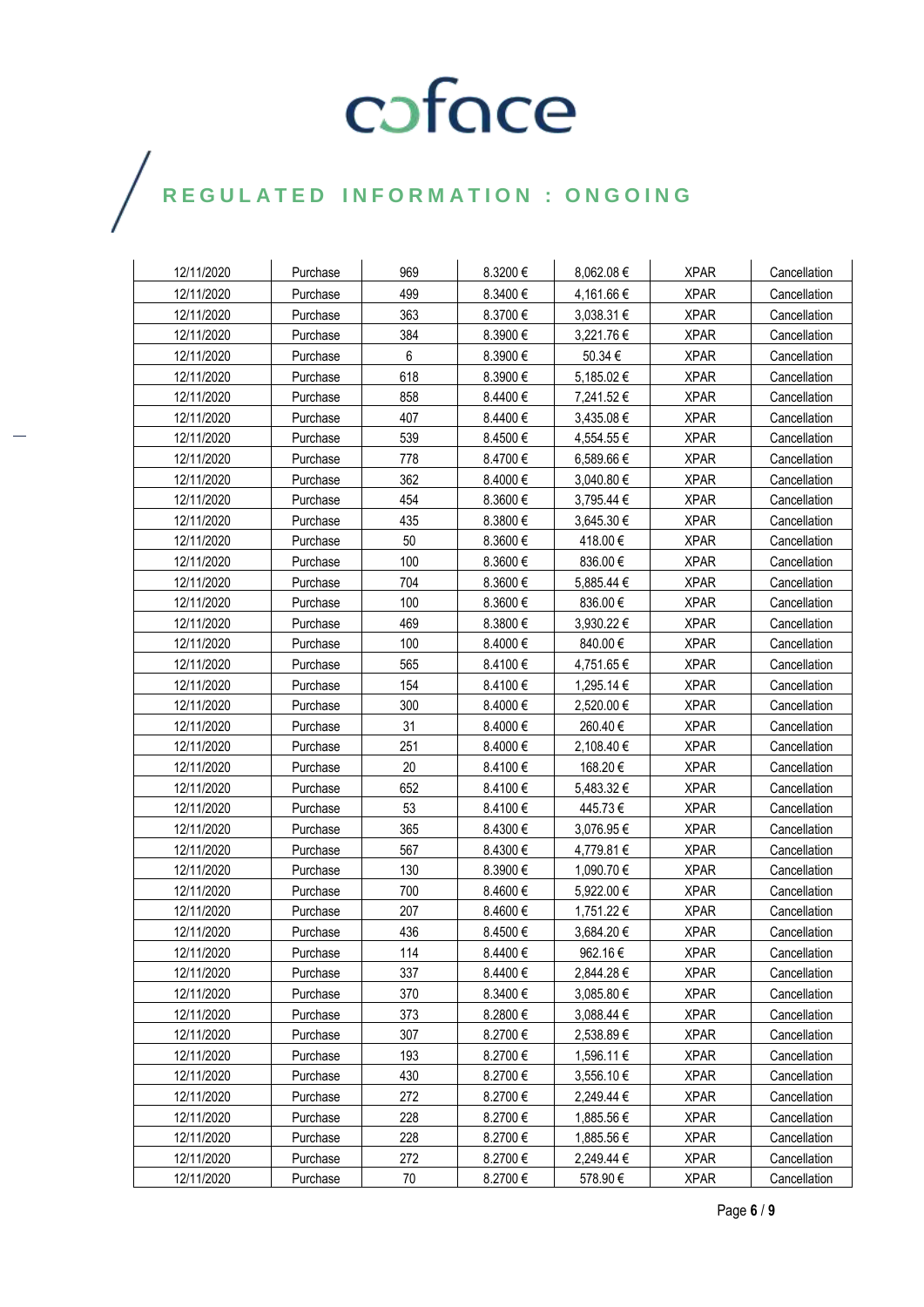## $\bigg)$

| 12/11/2020 | Purchase | 446   | 8.2600€  | 3,683.96€  | <b>XPAR</b> | Cancellation |
|------------|----------|-------|----------|------------|-------------|--------------|
| 12/11/2020 | Purchase | 648   | 8.3200€  | 5,391.36€  | <b>XPAR</b> | Cancellation |
| 12/11/2020 | Purchase | 440   | 8.3000€  | 3,652.00 € | <b>XPAR</b> | Cancellation |
| 12/11/2020 | Purchase | 705   | 8.3500€  | 5,886.75€  | <b>XPAR</b> | Cancellation |
| 12/11/2020 | Purchase | 312   | 8.3100€  | 2,592.72€  | <b>XPAR</b> | Cancellation |
| 12/11/2020 | Purchase | 79    | 8.3100€  | 656.49€    | <b>XPAR</b> | Cancellation |
| 12/11/2020 | Purchase | 500   | 8.3100€  | 4,155.00 € | <b>XPAR</b> | Cancellation |
| 12/11/2020 | Purchase | 200   | 8.3100€  | 1,662.00 € | <b>XPAR</b> | Cancellation |
| 12/11/2020 | Purchase | 700   | 8.3100€  | 5,817.00€  | <b>XPAR</b> | Cancellation |
| 12/11/2020 | Purchase | 600   | 8.3100€  | 4,986.00 € | <b>XPAR</b> | Cancellation |
| 12/11/2020 | Purchase | 382   | 8.3100€  | 3,174.42 € | <b>XPAR</b> | Cancellation |
| 12/11/2020 | Purchase | 422   | 8.3500€  | 3,523.70 € | <b>XPAR</b> | Cancellation |
| 12/11/2020 | Purchase | 384   | 8.3300€  | 3,198.72 € | <b>XPAR</b> | Cancellation |
| 12/11/2020 | Purchase | 517   | 8.3200€  | 4,301.44 € | <b>XPAR</b> | Cancellation |
| 12/11/2020 | Purchase | 534   | 8.3400€  | 4,453.56 € | <b>XPAR</b> | Cancellation |
| 12/11/2020 | Purchase | 536   | 8.3300€  | 4,464.88€  | <b>XPAR</b> | Cancellation |
| 12/11/2020 | Purchase | 184   | 8.3900€  | 1,543.76 € | <b>XPAR</b> | Cancellation |
| 12/11/2020 | Purchase | 591   | 8.3900€  | 4,958.49€  | <b>XPAR</b> | Cancellation |
| 12/11/2020 | Purchase | 700   | 8.3900€  | 5.873.00 € | <b>XPAR</b> | Cancellation |
| 12/11/2020 | Purchase | 86    | 8.4000€  | 722.40€    | <b>XPAR</b> | Cancellation |
| 12/11/2020 | Purchase | 53    | 8.4000€  | 445.20€    | <b>XPAR</b> | Cancellation |
| 12/11/2020 | Purchase | 161   | 8.4000€  | 1,352.40 € | <b>XPAR</b> | Cancellation |
| 13/11/2020 | Purchase | 935   | 8.3300€  | 7,788.55 € | <b>XPAR</b> | Cancellation |
| 13/11/2020 | Purchase | 67    | 8.3400€  | 558.78€    | <b>XPAR</b> | Cancellation |
| 13/11/2020 | Purchase | 814   | 8.3400€  | 6,788.76€  | <b>XPAR</b> | Cancellation |
| 13/11/2020 | Purchase | 1,152 | 8.3600€  | 9,630.72€  | <b>XPAR</b> | Cancellation |
| 13/11/2020 | Purchase | 660   | 8.4000 € | 5,544.00 € | <b>XPAR</b> | Cancellation |
| 13/11/2020 | Purchase | 1.019 | 8.4000€  | 8,559.60 € | <b>XPAR</b> | Cancellation |
| 13/11/2020 | Purchase | 656   | 8.3900€  | 5,503.84 € | <b>XPAR</b> | Cancellation |
| 13/11/2020 | Purchase | 684   | 8.4300€  | 5,766.12 € | <b>XPAR</b> | Cancellation |
| 13/11/2020 | Purchase | 310   | 8.4300€  | 2,613.30 € | <b>XPAR</b> | Cancellation |
| 13/11/2020 | Purchase | 657   | 8.4100€  | 5,525.37€  | <b>XPAR</b> | Cancellation |
| 13/11/2020 | Purchase | 932   | 8.3900€  | 7,819.48€  | <b>XPAR</b> | Cancellation |
| 13/11/2020 | Purchase | 532   | 8.4700€  | 4,506.04 € | <b>XPAR</b> | Cancellation |
| 13/11/2020 | Purchase | 592   | 8.4700€  | 5,014.24 € | <b>XPAR</b> | Cancellation |
| 13/11/2020 | Purchase | 251   | 8.4700€  | 2,125.97€  | <b>XPAR</b> | Cancellation |
| 13/11/2020 | Purchase | 400   | 8.5000€  | 3,400.00 € | <b>XPAR</b> | Cancellation |
| 13/11/2020 | Purchase | 792   | 8.5000€  | 6,732.00 € | <b>XPAR</b> | Cancellation |
| 13/11/2020 | Purchase | 55    | 8.5000€  | 467.50€    | <b>XPAR</b> | Cancellation |
| 13/11/2020 | Purchase | 775   | 8.4900€  | 6,579.75€  | <b>XPAR</b> | Cancellation |
| 13/11/2020 | Purchase | 1,013 | 8.4900€  | 8,600.37 € | <b>XPAR</b> | Cancellation |
| 13/11/2020 | Purchase | 698   | 8.3900€  | 5,856.22€  | <b>XPAR</b> | Cancellation |
| 13/11/2020 | Purchase | 712   | 8.3700€  | 5,959.44 € | <b>XPAR</b> | Cancellation |
| 13/11/2020 | Purchase | 369   | 8.3800€  | 3,092.22 € | <b>XPAR</b> | Cancellation |
|            |          |       |          |            |             |              |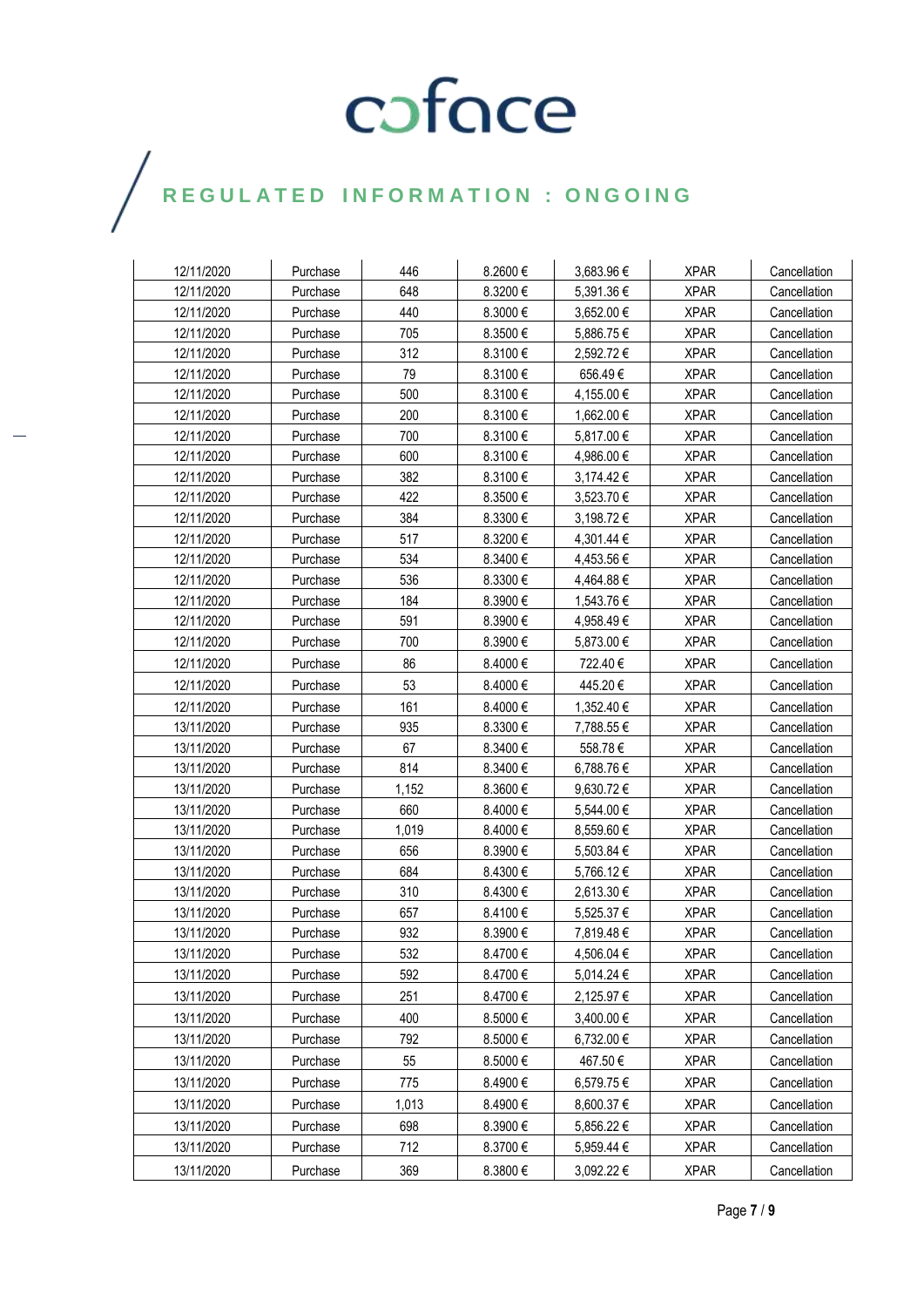## $\bigg)$

| 13/11/2020 | Purchase | 380 | $8.3800 \in$ | 3.184.40 €     | <b>XPAR</b> | Cancellation |
|------------|----------|-----|--------------|----------------|-------------|--------------|
| 13/11/2020 | Purchase | 542 | $8.3600 \in$ | 4.531.12 €     | <b>XPAR</b> | Cancellation |
| 13/11/2020 | Purchase | 199 | $8.3600 \in$ | 1.663.64 €     | <b>XPAR</b> | Cancellation |
| 13/11/2020 | Purchase | 695 | 8.4500€      | 5.872.75€      | <b>XPAR</b> | Cancellation |
| 13/11/2020 | Purchase | 193 | 8.4500€      | 1.630.85 €     | <b>XPAR</b> | Cancellation |
| 13/11/2020 | Purchase | 207 | 8.5400€      | 1.767.78€      | <b>XPAR</b> | Cancellation |
| 13/11/2020 | Purchase | 483 | 8.5400€      | 4.124.82 €     | <b>XPAR</b> | Cancellation |
| 13/11/2020 | Purchase | 350 | 8.5200€      | 2.982.00 €     | <b>XPAR</b> | Cancellation |
| 13/11/2020 | Purchase | 376 | 8.5200€      | $3.203.52 \in$ | <b>XPAR</b> | Cancellation |
| 13/11/2020 | Purchase | 500 | 8.4900€      | 4.245.00 €     | <b>XPAR</b> | Cancellation |
| 13/11/2020 | Purchase | 370 | 8.4400€      | 3.122.80 €     | <b>XPAR</b> | Cancellation |